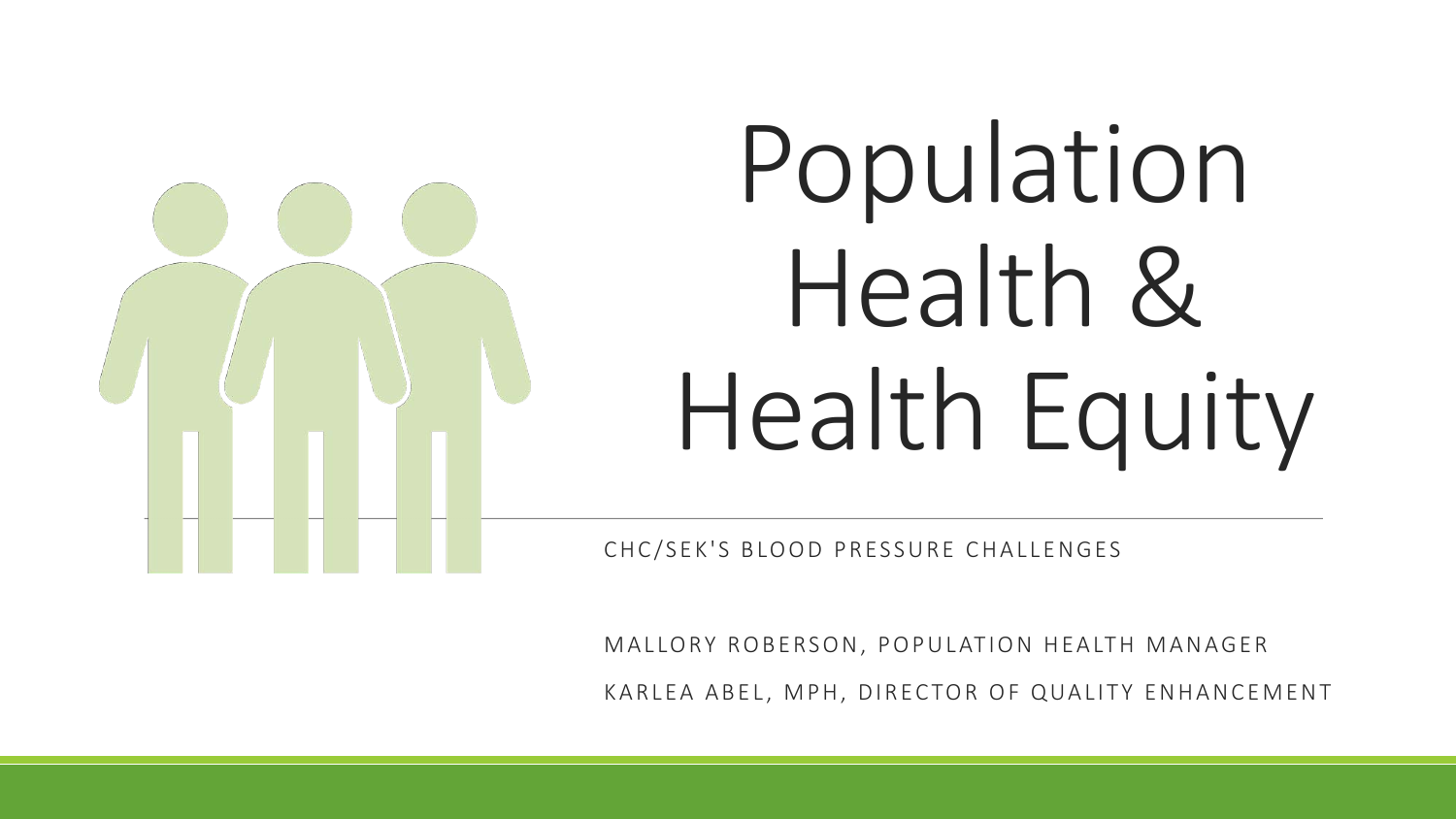#### Overview

- CHC/SEK overview
- Blood Pressure Reduction Challenge
- Lessons Learned
- Blood Pressure Reduction Challenge 2.0
- Models of Change
- Lessons Learned
- Key Points
- Questions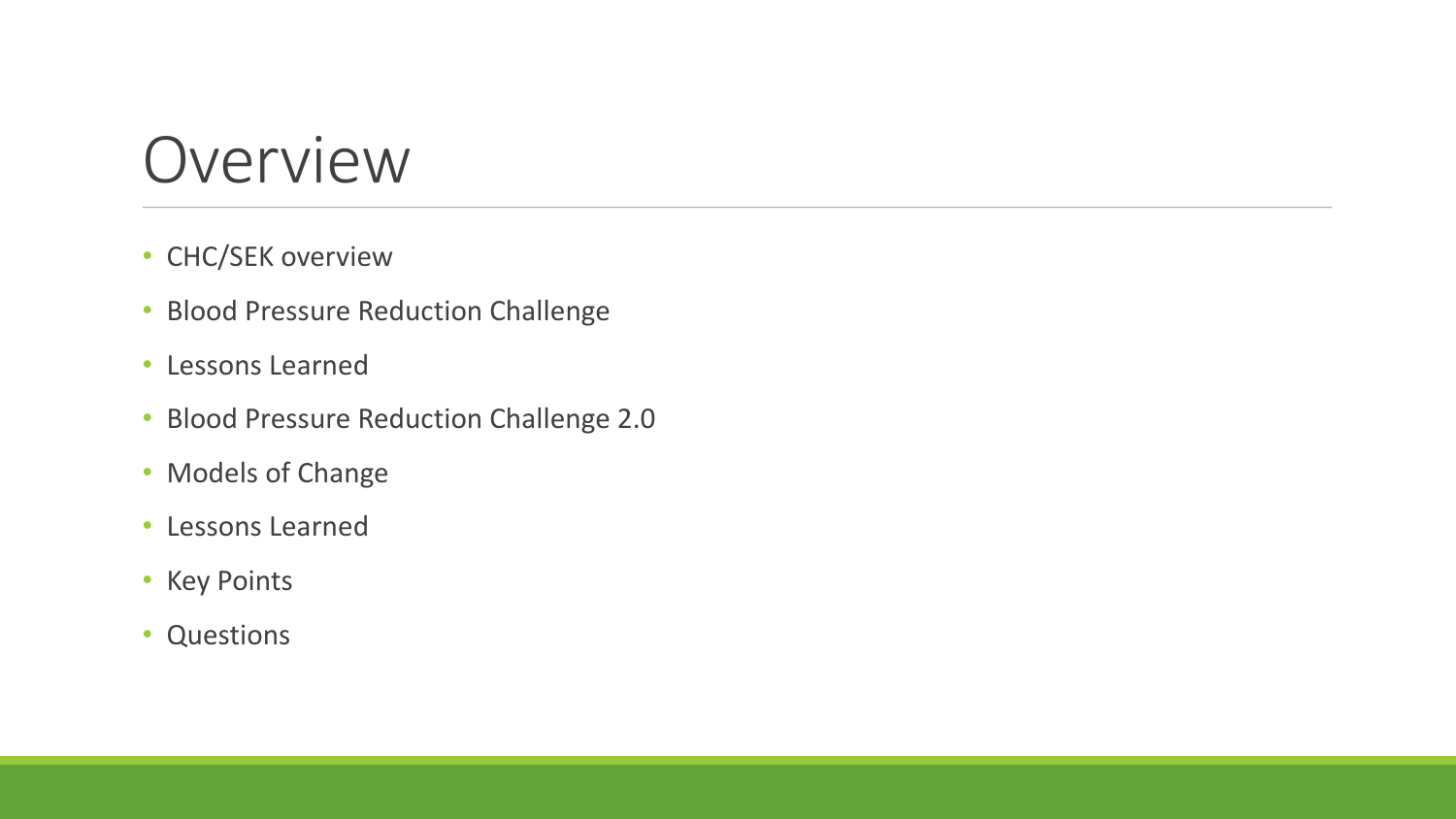#### Community Health Center of Southeast Kansas



Federally Qualified Health Center opened in 2003 in Pittsburg, KS

114 providers in 17 Clinic Locations in 7 counties across Southeast Kansas

Services include medical, dental, behavioral health, addiction treatment services, pharmacy, walk in care, patient navigation, outreach, and population health

In 2019, we plan to serve 60,000 patients for over 200,000 visits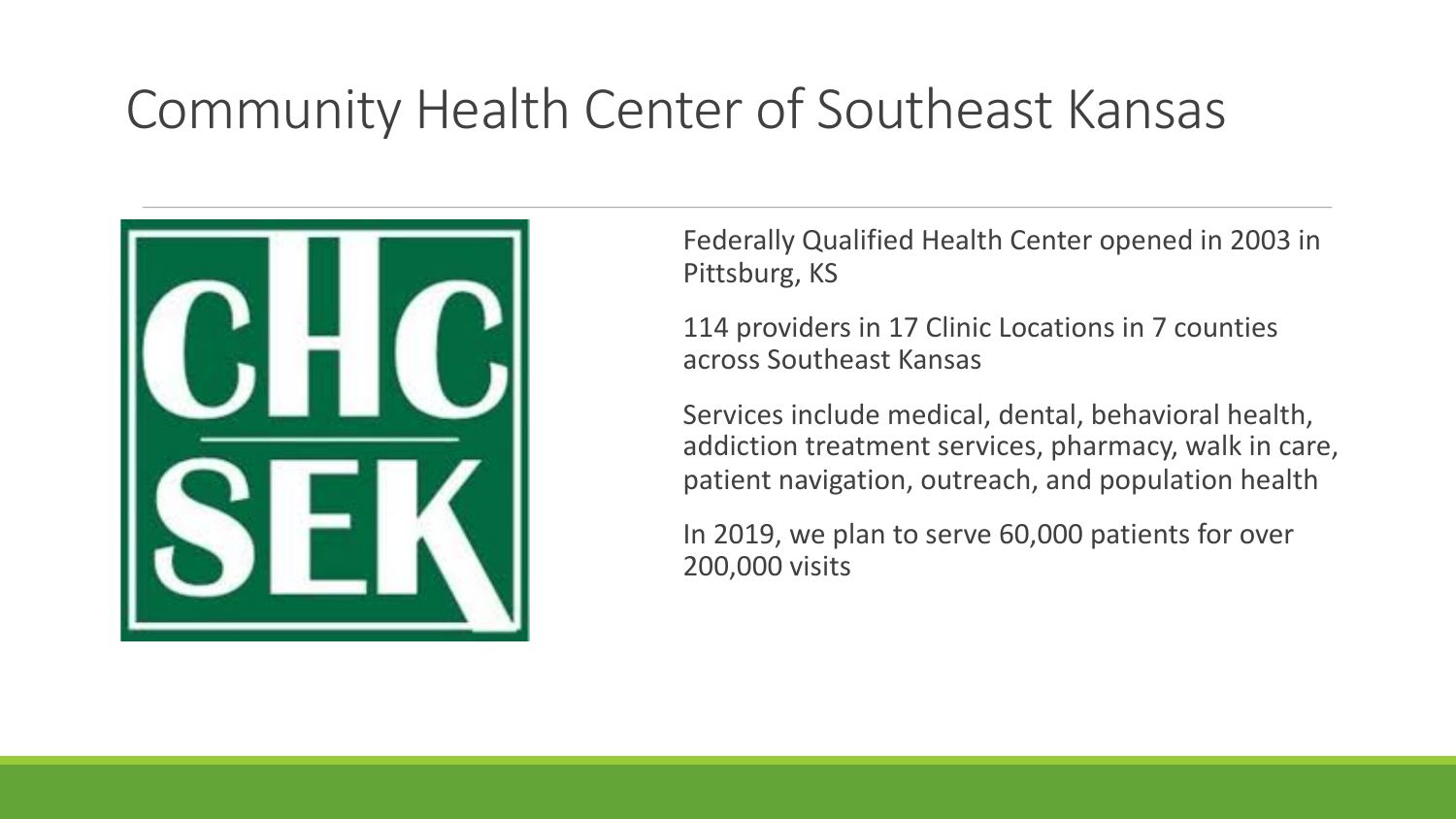# Blood Pressure Reduction Challenge!

| <b>Target Population:</b>  | Medicare patients w/elevated BP                              |
|----------------------------|--------------------------------------------------------------|
| <b>Challenge Duration:</b> | 12 weeks                                                     |
| <b>BP Care Team:</b>       | <b>Population Health Nurses, PCP's</b>                       |
| <b>Commitment:</b>         | Participants: 10 mins/week<br>Care Team: 3 hrs/week          |
| <b>Incentives:</b>         | Activity tracker, monthly gift cards for goal<br>progression |
| <b>Data Collected:</b>     | Goals, Blood Pressure, Outreach Attempts                     |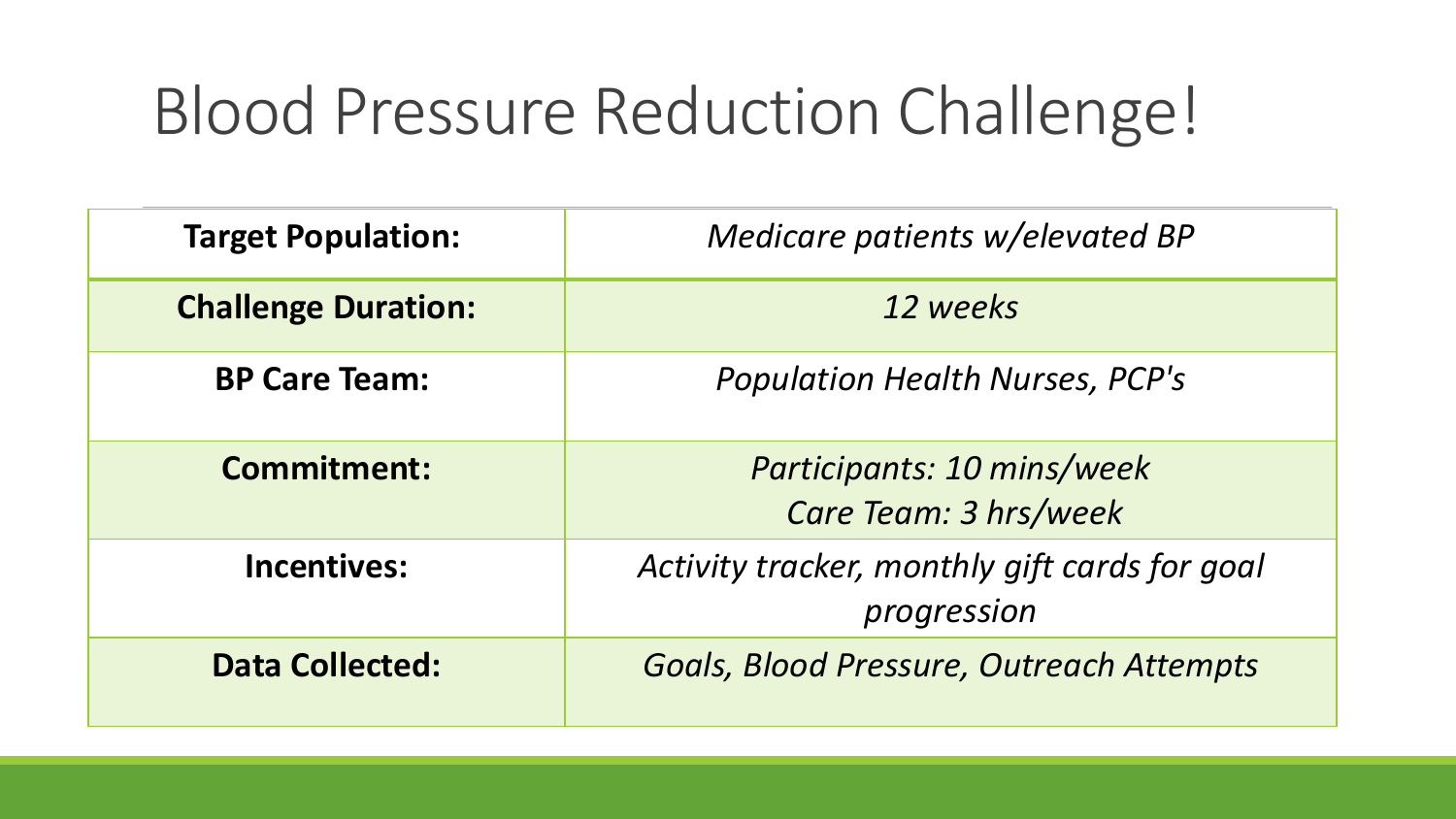## Outcomes – 16 patients per Nurse

| <b>Average Baseline Systolic:</b> | 143 | <b>Average Baseline Diastolic:</b> | 87 |
|-----------------------------------|-----|------------------------------------|----|
| <b>Average Final Systolic:</b>    | 134 | <b>Average Final Diastolic:</b>    | 79 |
| Difference:                       | -9  | Difference:                        |    |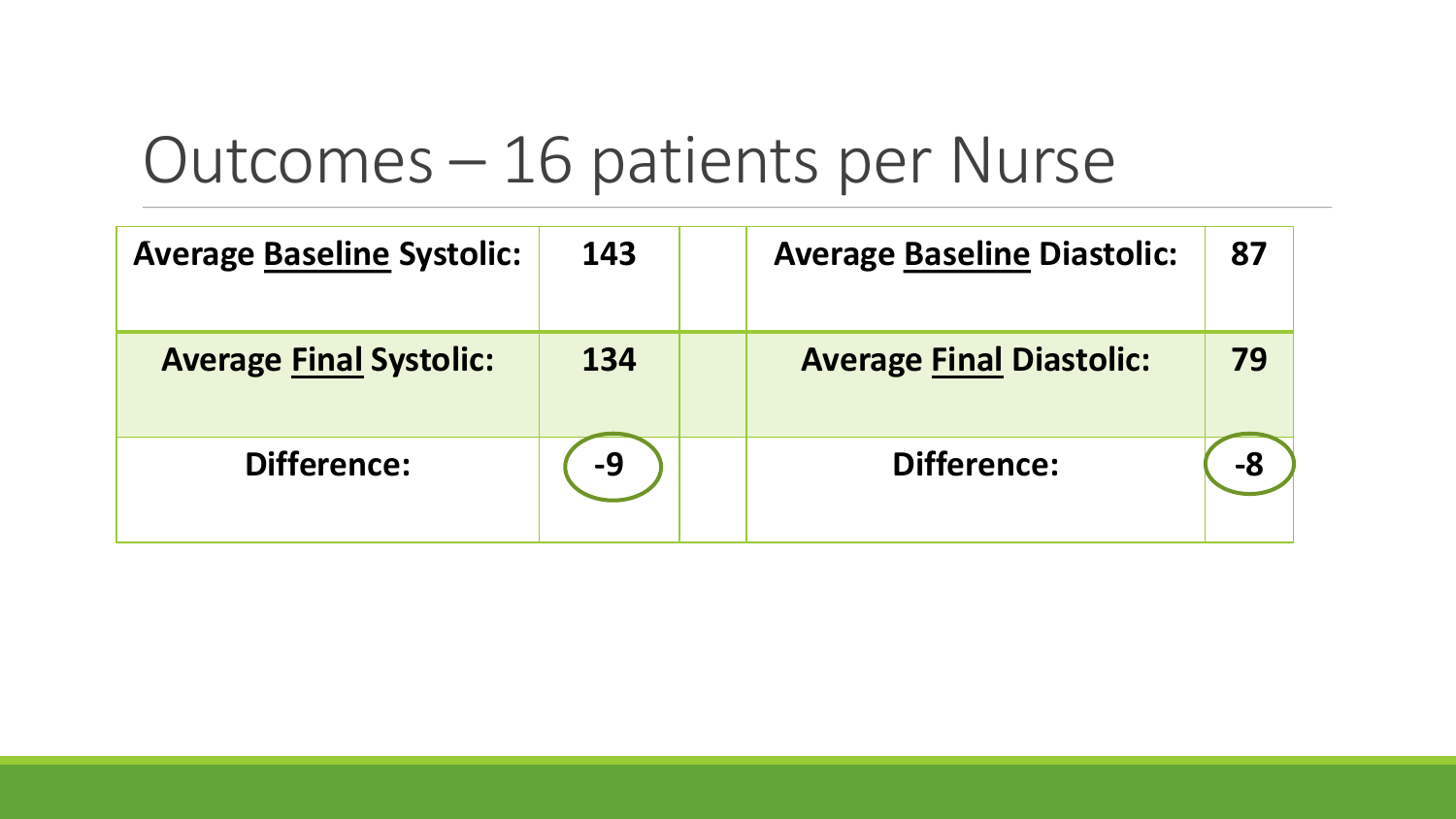#### Lessons Learned

- •Prepare to address more than blood pressure
- •Establish relationships & build trust
- •Ask one more question & listen up
- •Provide resources & act as community connectors
- •Identify & enroll potential CCM candidates
- •Plan for more extensive data collection
- •Engage participants throughout challenge with short term, patient centered goals, & monthly rewards

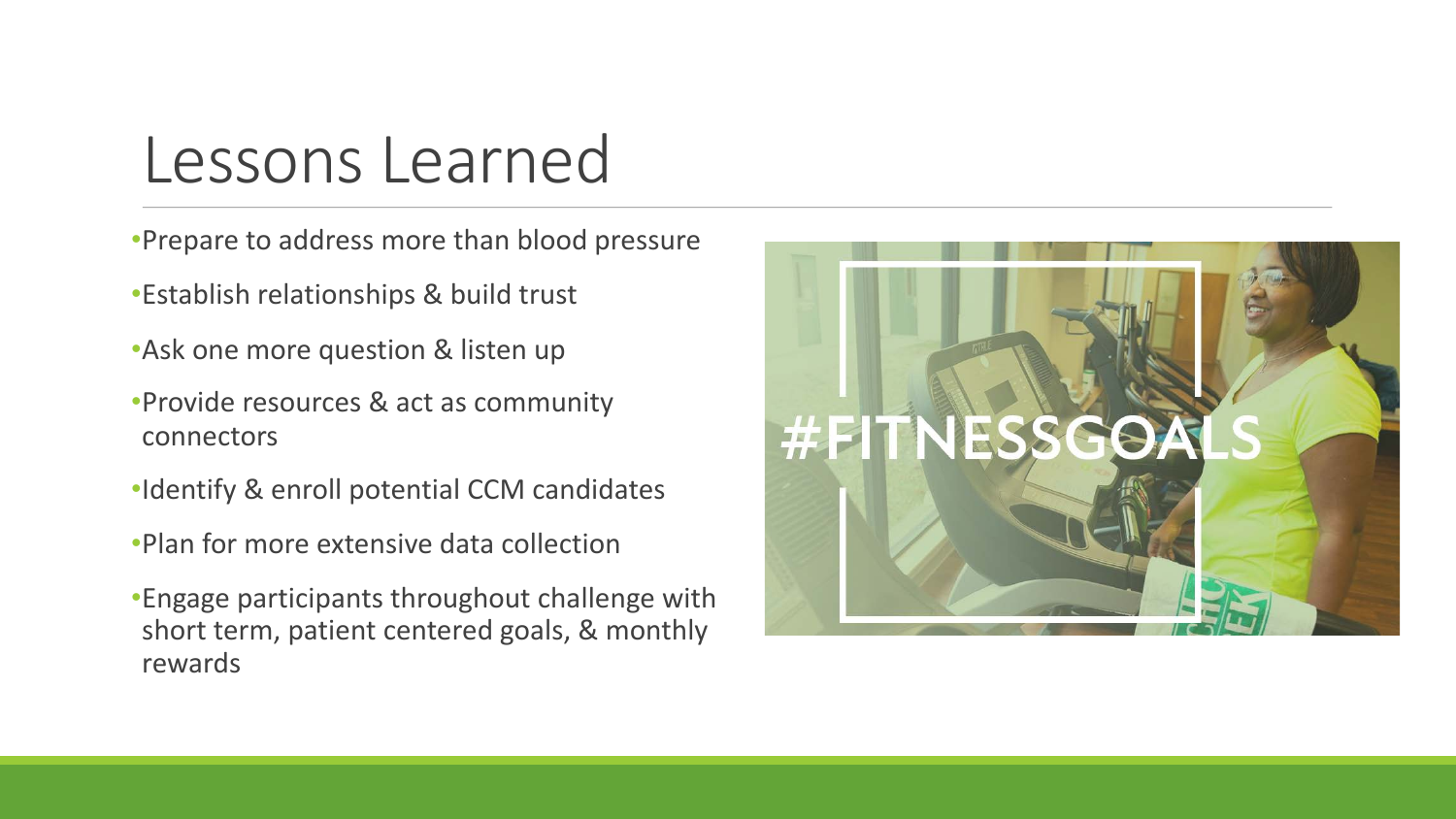| Race                                         |      |      | <b>Controlled Uncontrolled % Uncontrolled</b> |
|----------------------------------------------|------|------|-----------------------------------------------|
| Other Pacific Islander                       | 4    | 6    | 60%                                           |
| <b>Black or African American</b>             | 156  | 141  | 47%                                           |
| <b>Other Race</b>                            | 20   | 16   | 44%                                           |
| Native Hawaiian or Other Pacific<br>Islander |      | 5    | 42%                                           |
| American Indian or Alaska Native             | 76   | 49   | 39%                                           |
| More than One Race                           | 106  | 62   | 37%                                           |
| Unreported/Refused to Report                 | 40   | 21   | 34%                                           |
| White                                        | 3406 | 1785 | 34%                                           |
| Asian                                        | 19   | 6    | 24%                                           |
| <b>Total</b>                                 | 3834 | 2091 | 35%                                           |

Blood Pressure Challenge addressing Health Equity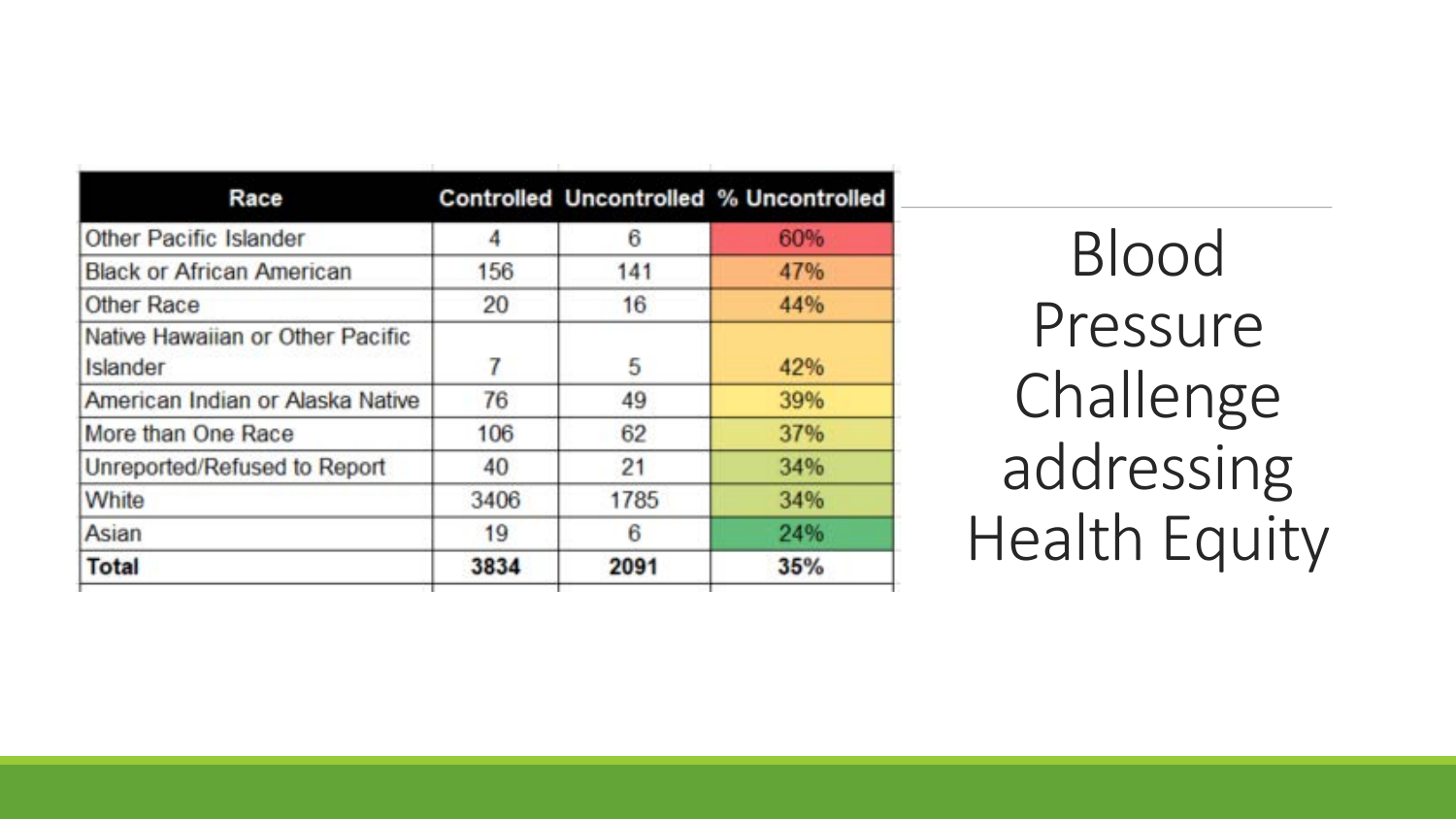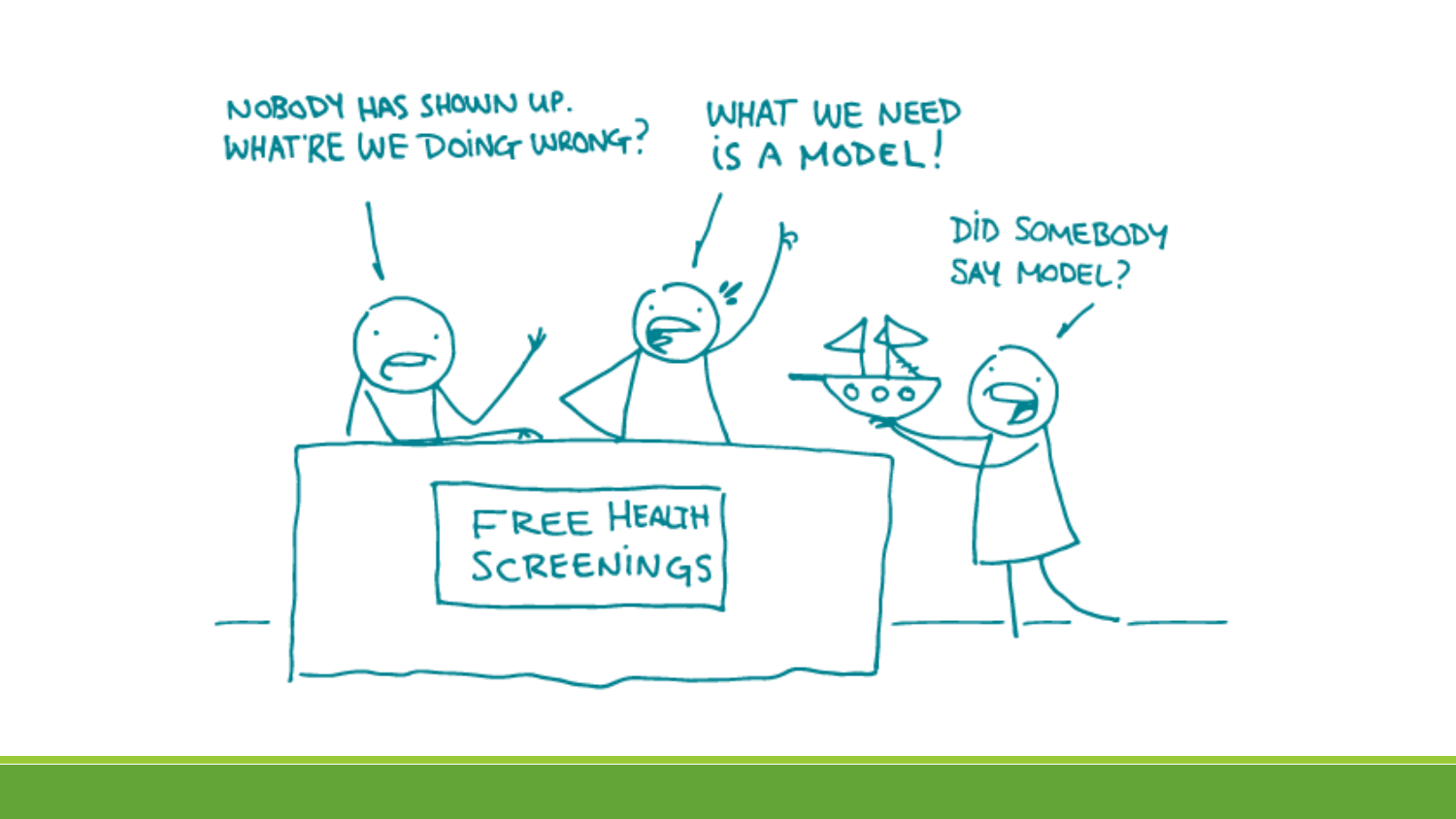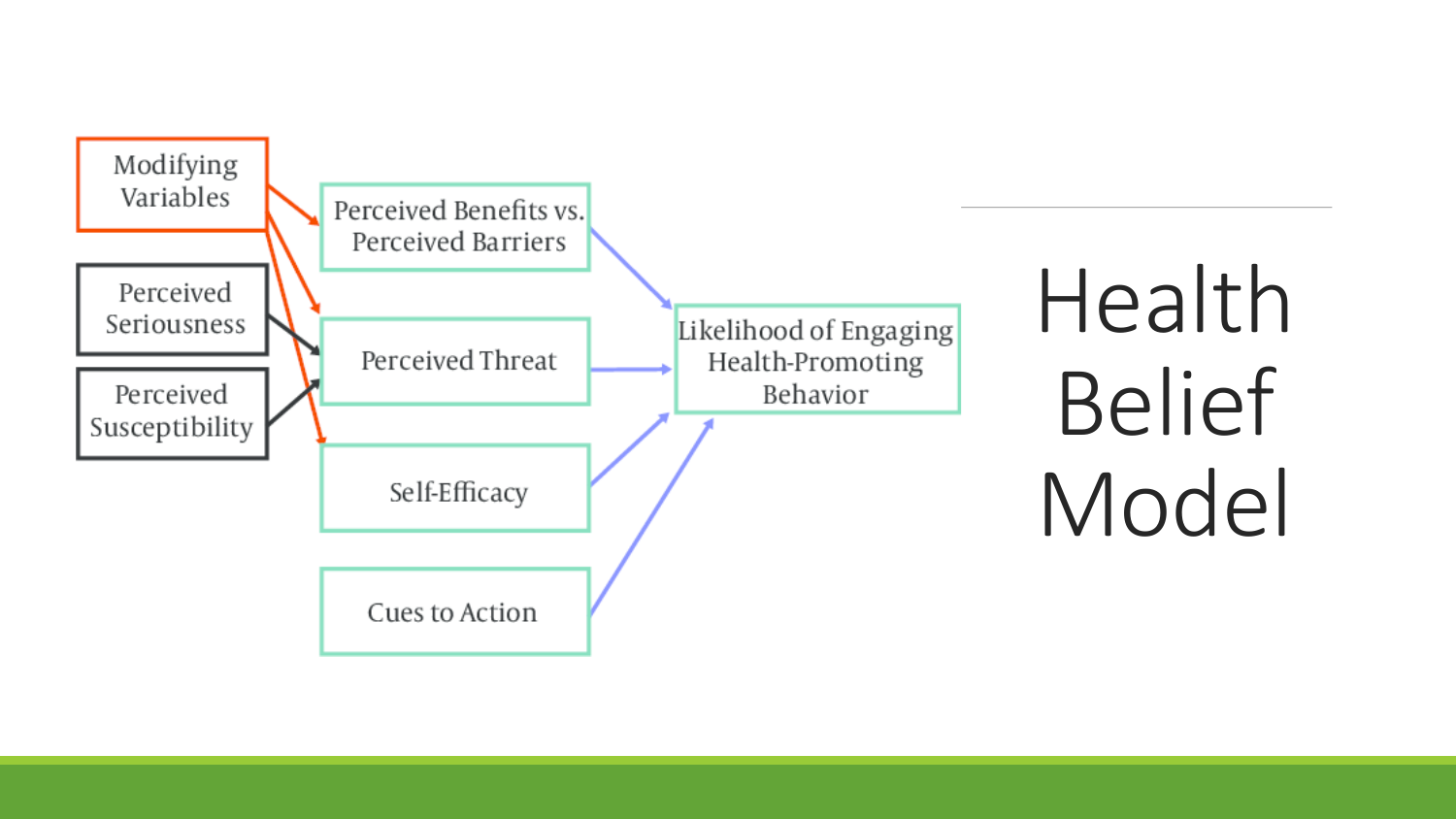# Blood Pressure Reduction Challenge 2.0!

| <b>Target Population:</b>  | Minority patients w/elevated BP                                                   |
|----------------------------|-----------------------------------------------------------------------------------|
| <b>Challenge Duration:</b> | 8 weeks                                                                           |
| <b>BP Care Team:</b>       | <b>Population Health Nurses, Dietitian, Personal Trainer</b>                      |
| <b>Commitment:</b>         | Participants 10-60 mins/week<br>Care Team 3 hrs/week                              |
| <b>Incentives:</b>         | Free individualized meal plan and exercise plan                                   |
| <b>Data Collected:</b>     | Goals, Blood Pressure, Outreach Attempts, PHQ-2,<br><b>PRAPARE form, Food log</b> |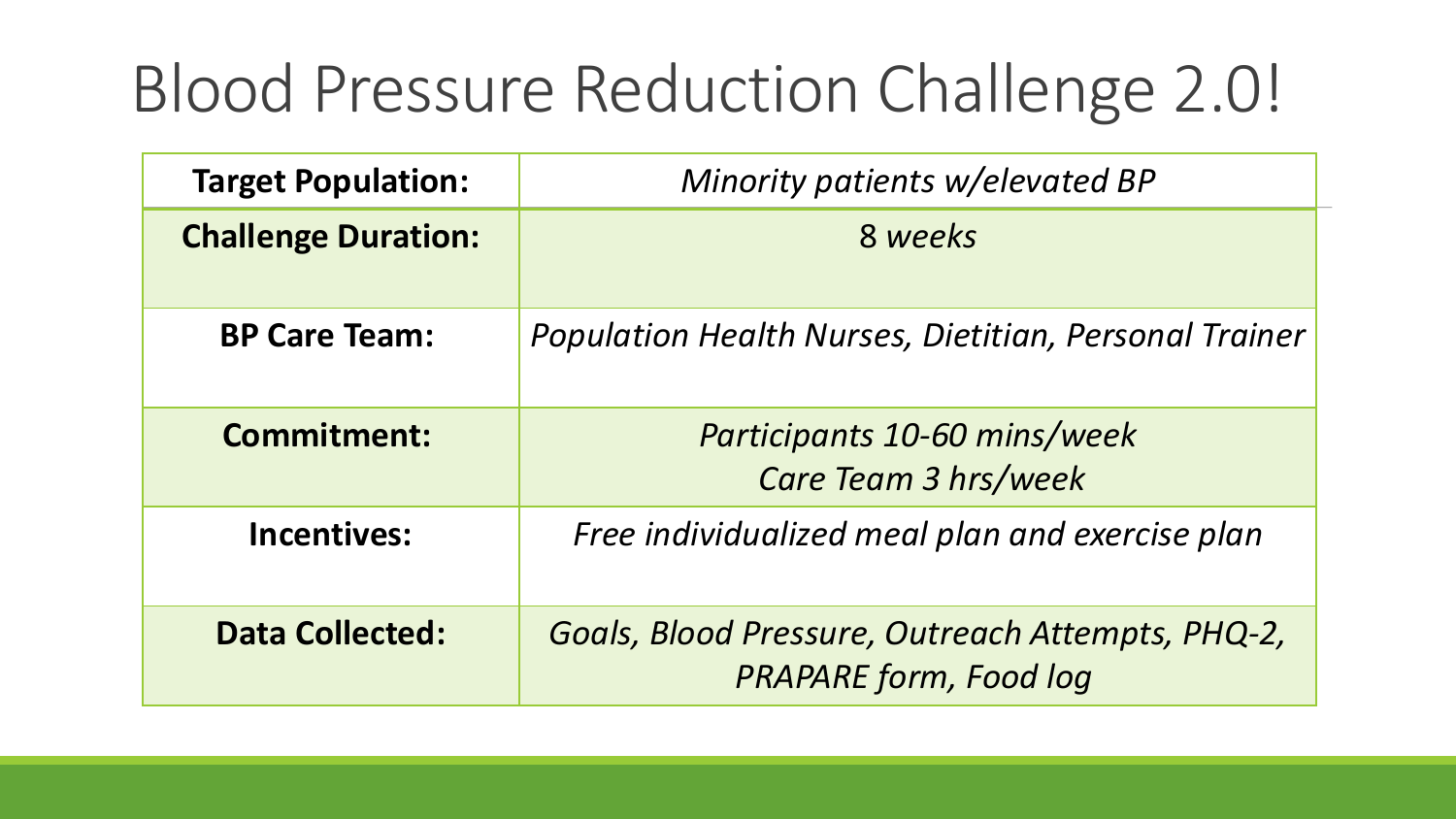## Outcomes – 3 Patients per Nurse

| <b>Average Baseline Systolic:</b> | 143   | <b>Average Baseline Diastolic:</b> | 80 |
|-----------------------------------|-------|------------------------------------|----|
| <b>Average Final Systolic:</b>    | 128   | <b>Average Final Diastolic:</b>    | 74 |
| <b>Difference:</b>                | $-15$ | Difference:                        | -6 |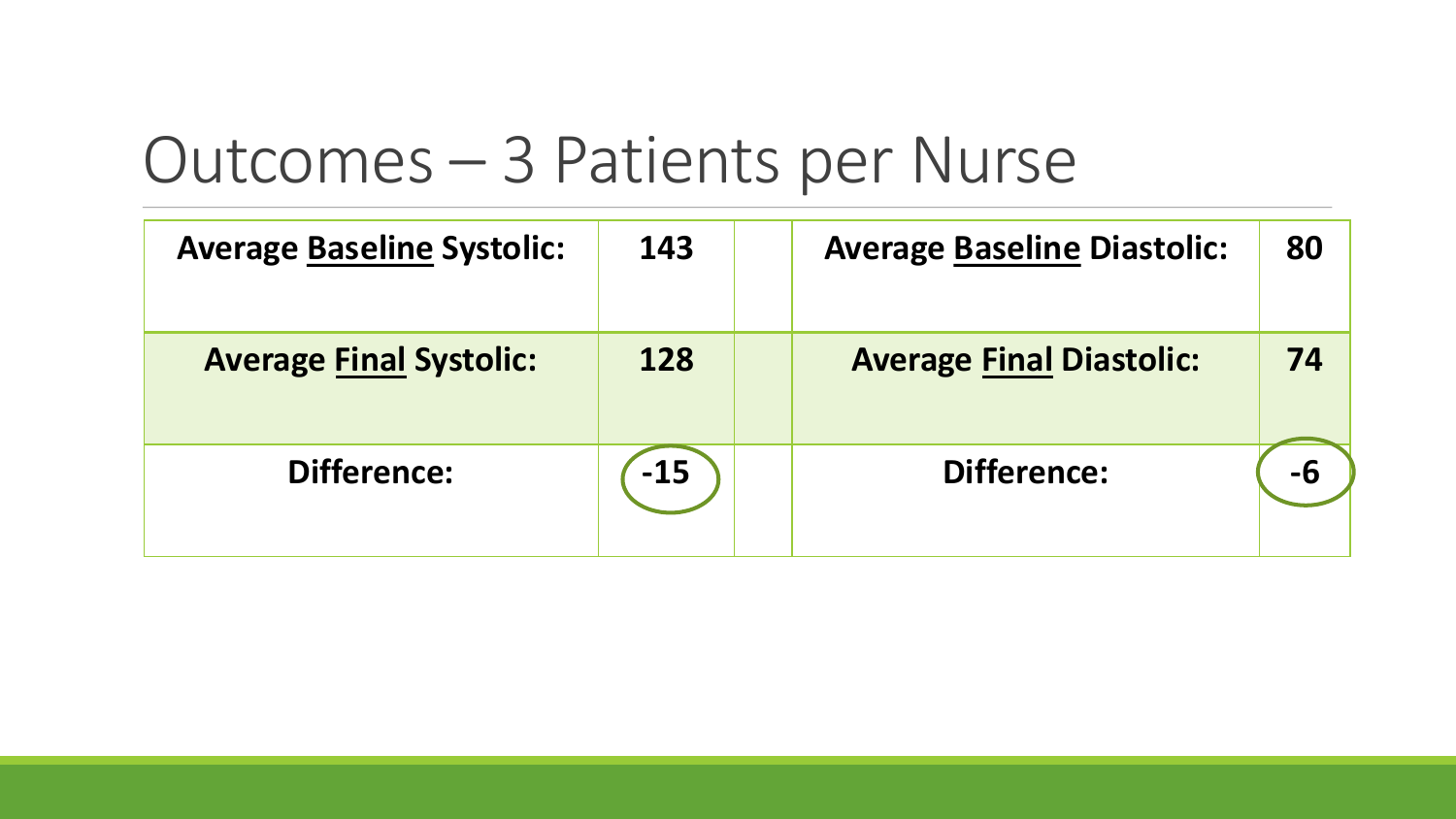## Lessons Learned

| <b>Barriers</b>                                                                                                                                                         | <b>Solutions</b>                                                                          |
|-------------------------------------------------------------------------------------------------------------------------------------------------------------------------|-------------------------------------------------------------------------------------------|
| • Time commitment was too great for<br>participants                                                                                                                     | Complete dietetic counseling, and fitness<br>evaluation at initial nursing visit          |
| Some didn't want to engage or weren't<br>ready to change                                                                                                                | Set expectation up front of an initial and<br>final face-to-face visit                    |
| Challenge design did not fit into the<br>$\bullet$<br>lifestyle of the employed<br>Participants would benefit from rewards<br>$\bullet$<br>for monthly goal progression | Provide walk-in opportunities for<br>participants that desire<br>accountability partners  |
|                                                                                                                                                                         | Incentives need to be tangible (gift cards vs.<br>access to a dietitian/personal trainer) |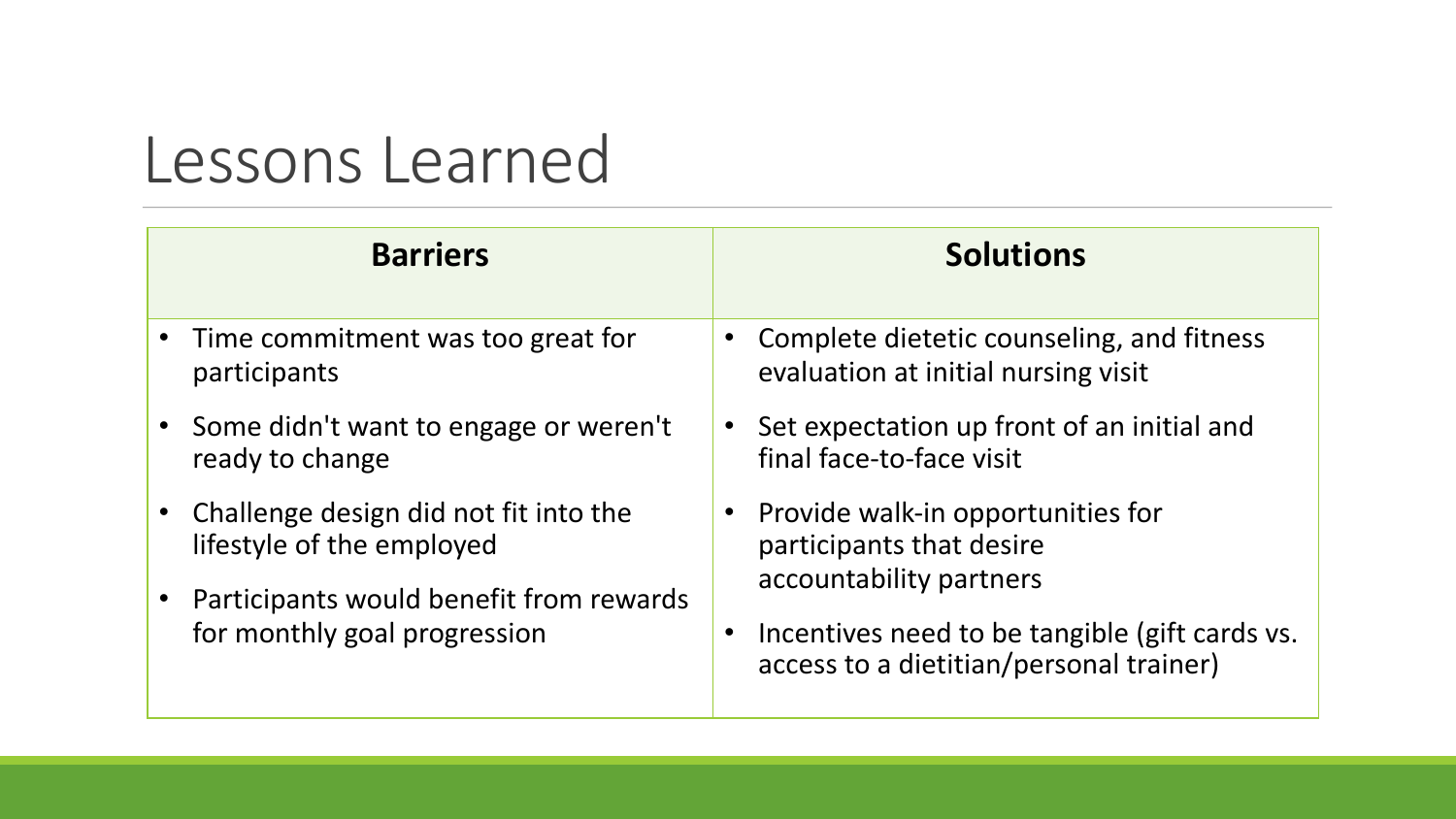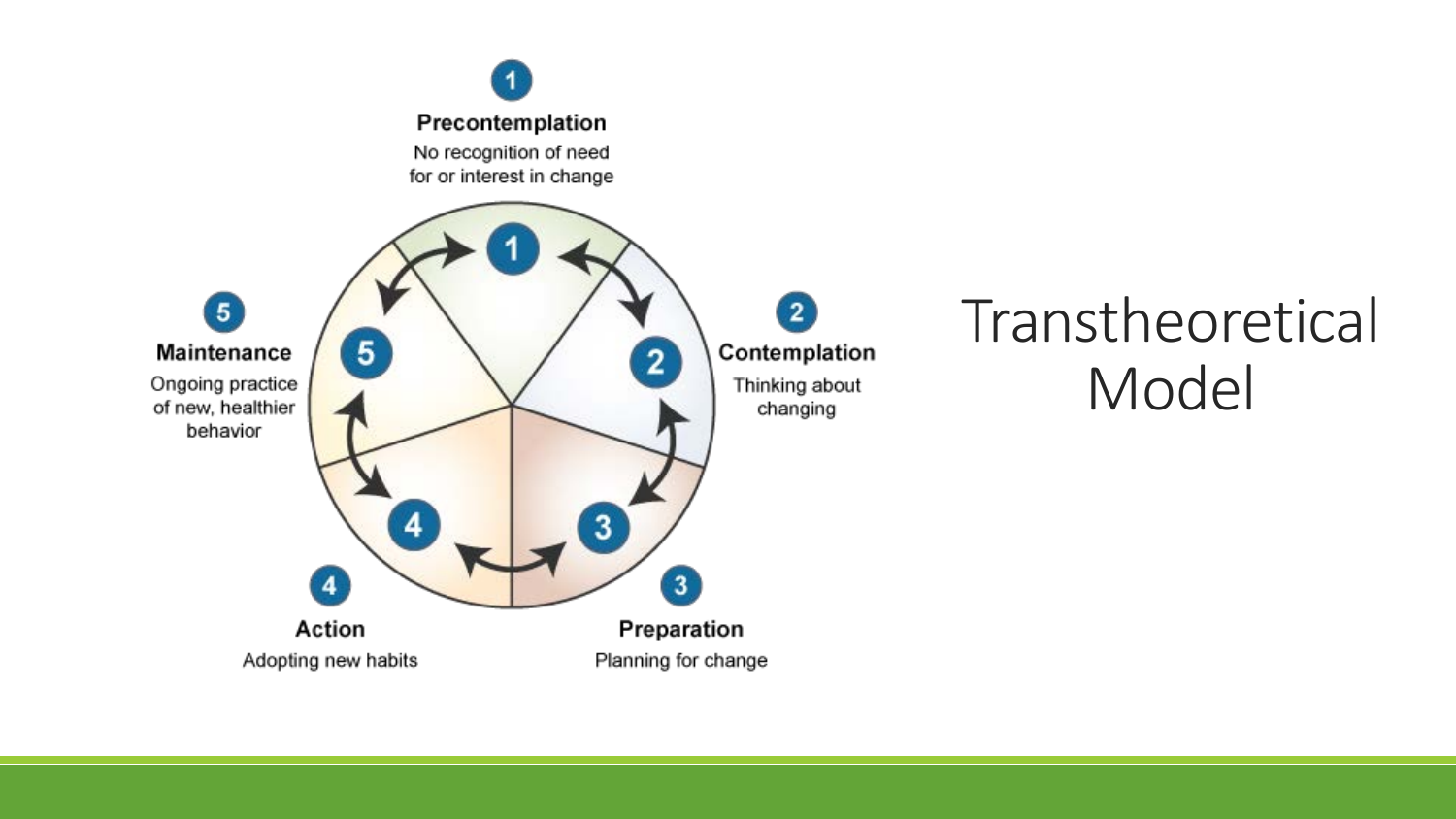# Key Points

- •Focus on skills-based in-person sessions to start
- •Assess a patient's readiness to change
- •Telephone check-ins with a nurse are great cues to action
- •Be prepared to address non-medical barriers
- •Tangible incentives are important
- •Time is a luxury that participants don't always have
- •Giant leaps start with small steps